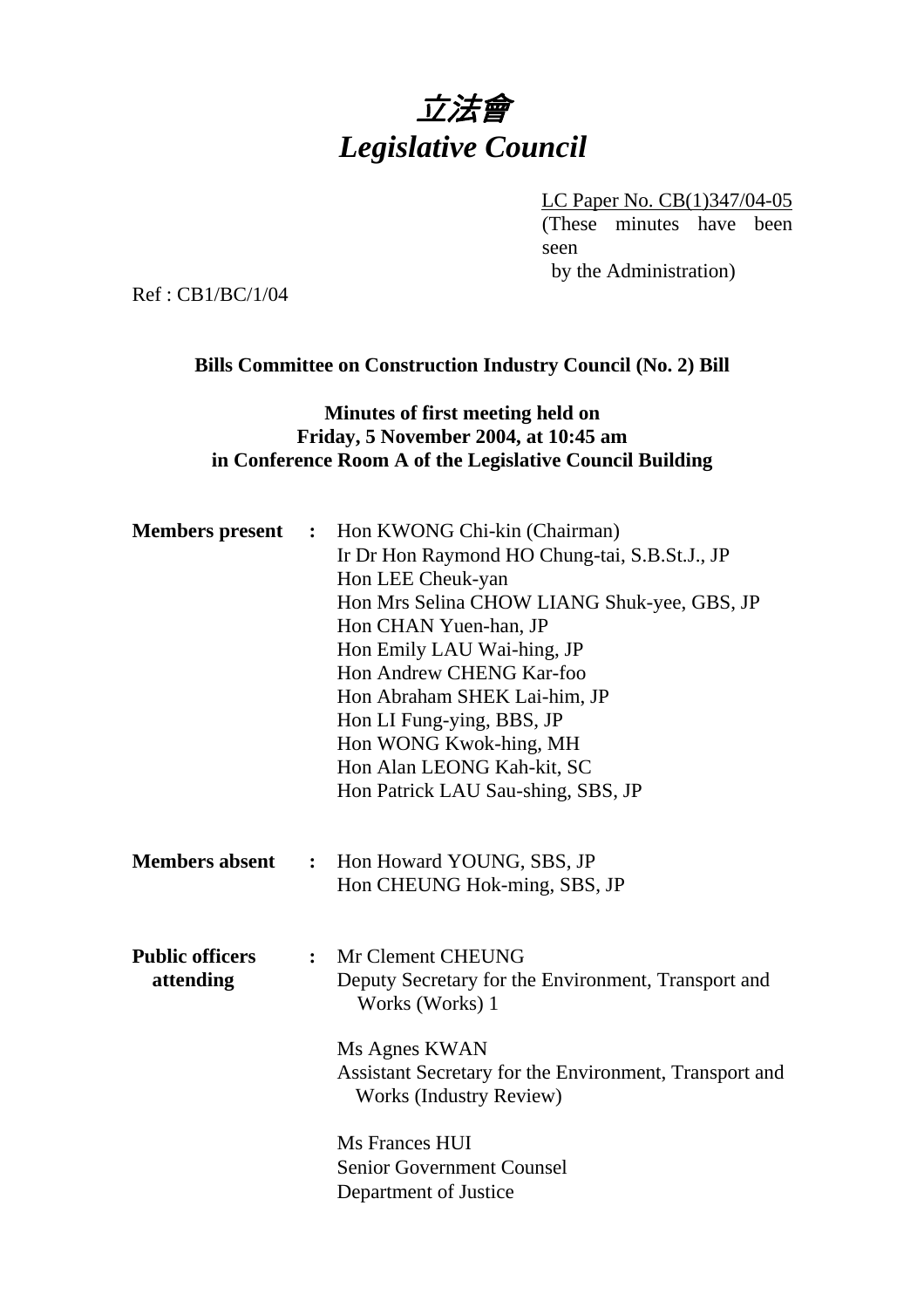|                                               | Ms Selina LAU<br>Government Counsel<br>Department of Justice |
|-----------------------------------------------|--------------------------------------------------------------|
| <b>Clerk in attendance:</b> Miss Odelia LEUNG | Chief Council Secretary (1)4                                 |
| <b>Staff in attendance :</b>                  | <b>Miss Kitty CHENG</b><br><b>Assistant Legal Adviser 5</b>  |
|                                               | Ms Sarah YUEN<br>Senior Council Secretary (1)6               |
|                                               | Mr Matthew LOO<br>Senior Council Secretary (1)3              |

#### Action

### **I. Election of Chairman**

 Ir Dr Raymond HO Chung-tai, the Member who had the highest precedence in the Council amongst those who were present at the election, presided over the election of Chairman for the Bills Committee.

2. Dr Raymond HO invited nominations for the Chairmanship of the Bills Committee. Mr KWONG Chi-kin was nominated by Mr Abraham SHEK Lai-him and the nomination was seconded by Ms LI Fung-ying and Miss CHAN Yuen-han. Mr KWONG accepted the nomination. There being no other nomination, Mr KWONG was elected Chairman of the Bills Committee.

| II. | <b>Meeting with the Administration</b> |                                              |
|-----|----------------------------------------|----------------------------------------------|
|     | (LC Paper No. CB(3)34/04-05            | -- The Construction<br>Industry              |
|     |                                        | Council (No. 2) Bill                         |
|     | Ref: ETWB(IR)310/13(02)                | -- Legislative Council Brief                 |
|     | LC Paper No. LS6/04-05                 | -- Legal Service Division Report             |
|     | LC Paper No. $CB(1)153/04-05(01)$      | -- Background brief on<br>the                |
|     |                                        | <b>Construction Industry Council</b>         |
|     |                                        | $(No. 2)$ Bill                               |
|     | LC Paper No. CB(1)153/04-05(02)        | -- Marked-up<br><sub>of</sub><br>the<br>copy |
|     |                                        | consequential amendments                     |
|     |                                        | arising from the Bill)                       |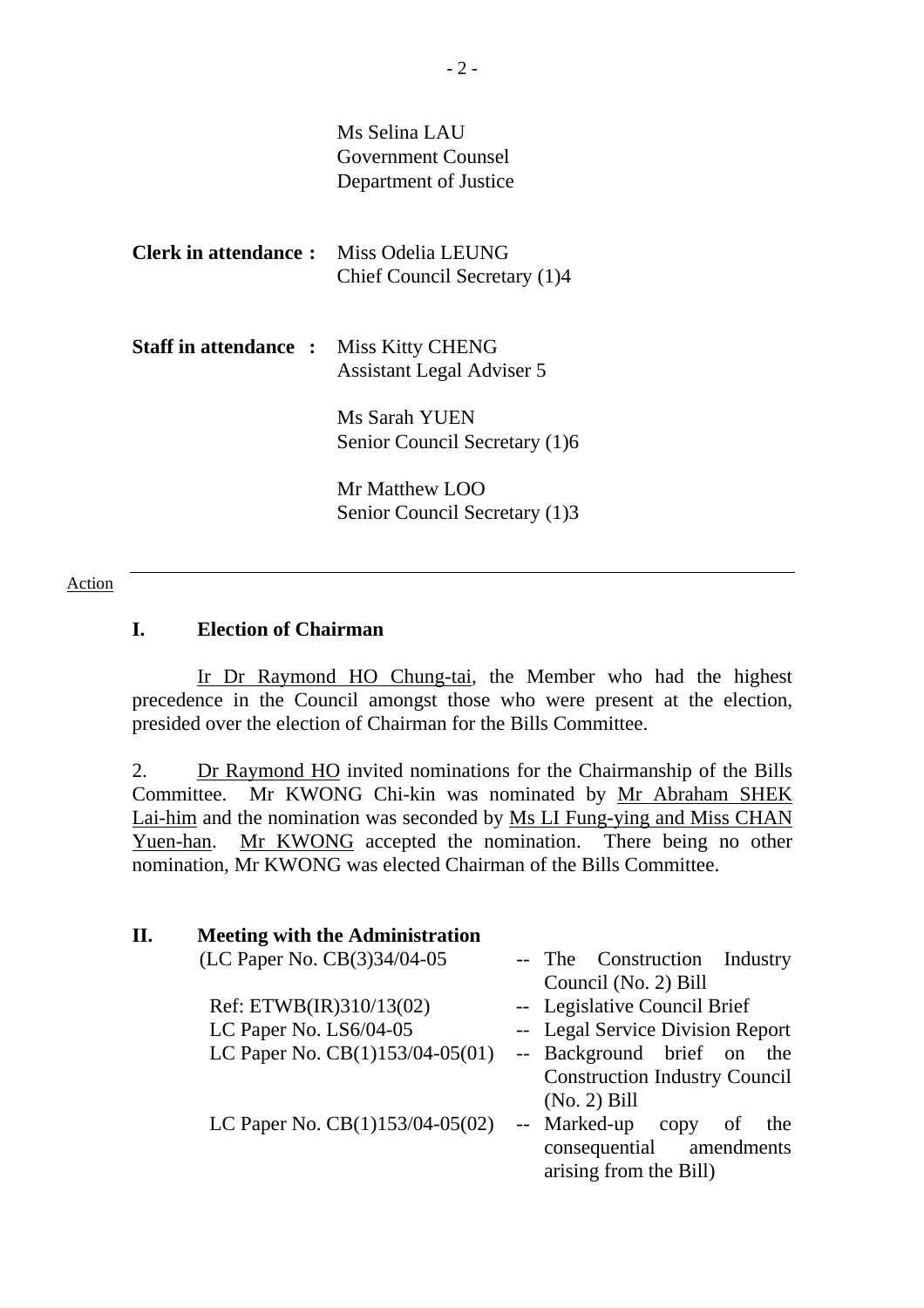Declaration of interests

3. Ms Emily LAU Wai-hing declared interests that The Frontier had received a donation of \$254,400 from the Hong Kong Construction Association (HKCA) for conducting a survey on housing, and that she had been treated to a meal by the HKCA. Ir Dr Raymond HO also declared interests that he was the ex-President of the Hong Kong Institution of Engineers, the Chairman of the Association of Engineers in Society, and that the Association had received donation from HKCA.

4. The Bills Committee deliberated (Index of proceedings attached at the **Appendix**).

## Follow-up actions to be taken by the Administration

5. Members requested the Administration to take the following actions:

# Composition of the Construction Industry Council (clause 9)

- (a) to review the proposed composition of the Construction Industry Council (CIC) in clause 9. In this respect, members expressed different views as follows –
	- (i) appointment of members of CIC by the Secretary for the Environment, Transport and Works (Secretary) was appropriate but objective criteria should be drawn up for the appointment;
	- (ii) members of CIC should be nominated by professional bodies or trade associations and should not be appointed by the Secretary;
	- (iii) mixed mode of composition of CIC should be explored. Depending on the nature of the trade/sector, some members might be nominated by the relevant professional bodies or trade associations and some appointed by the Secretary;
	- (iv) the number of representatives for construction workers in CIC should be increased from two to five;
	- (v) architects and engineers should be represented in CIC by persons nominated by their respective professional bodies;
	- (vi) the meaning of "employers" in clause 9(3)(a) was unclear and should be reviewed; and
	- (vii) clause 9(3)(f) provided the Secretary with excessive flexibility for appointment of members and should be reviewed;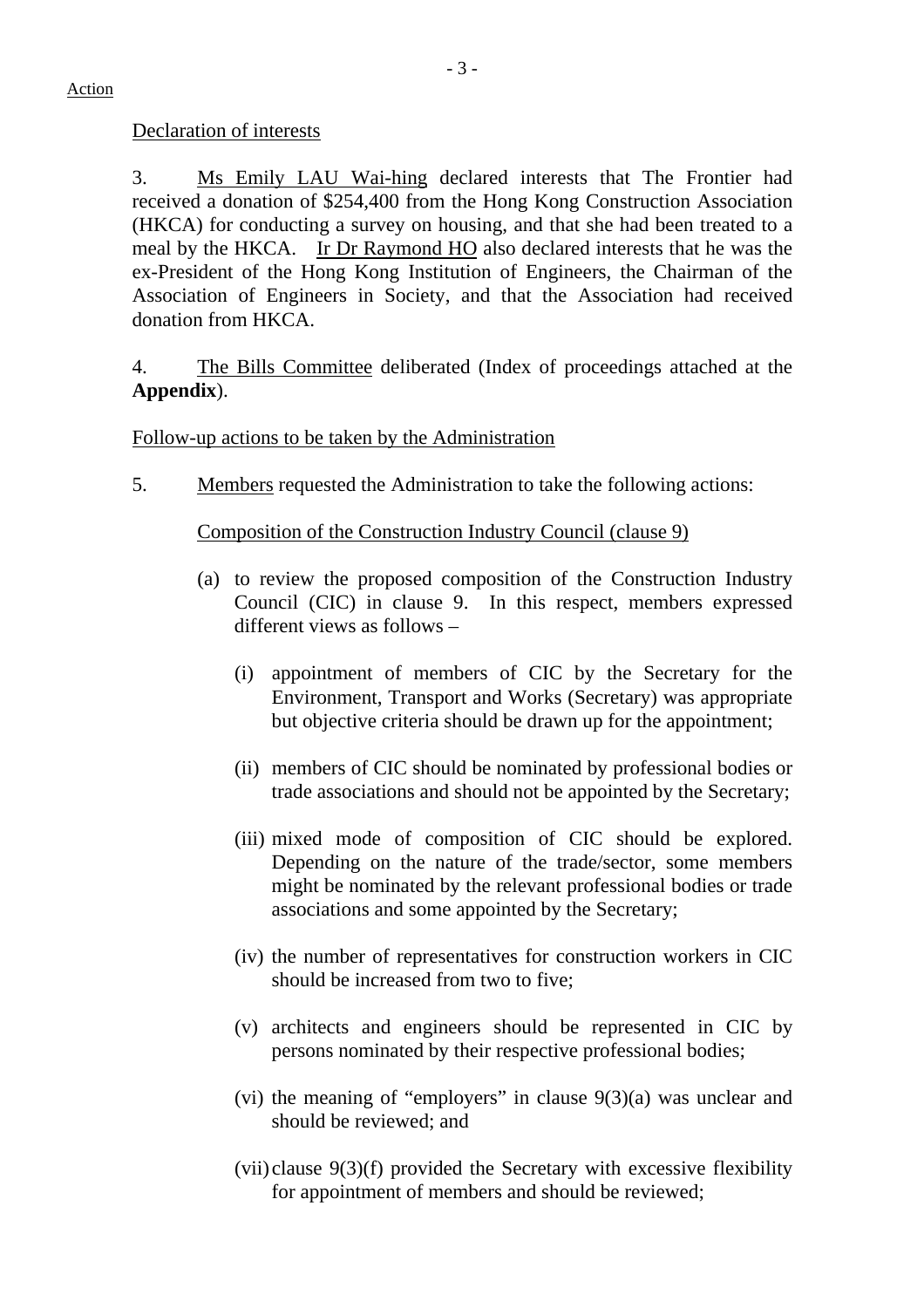### Continuance of employment (clause 82)

- (b) to make reference to the case of the Hong Kong Sports Development Board in dealing with the employment matters of the Construction Industry Training Authority (CITA). Some members felt strongly that no staff should be adversely affected because of the dissolution of the CITA;
- (c) to review the adequacy of the present drafting of clause 82 in reflecting the policy intention of protecting continued employment of staff of the CITA upon its dissolution. A suggested version was to add at the end of clause 82(1) "provided that no employment of any employee of the CITA should be terminated by reason only of and in anticipation of the dissolution.";

#### Subcontracting

(d) to elaborate how the problems associated with management of subcontracting in the construction industry could be addressed upon the establishment of CIC;

#### Consultation with stakeholders

(e) to liaise with stakeholders with a view to agreeing on ways to resolve their concerns; and

#### Provisional Construction Industry Co-ordination Board

(f) to provide a progress report on the work of the Provisional Construction Industry Co-ordination Board.

#### Follow-up action to be taken by the Assistant Legal Adviser

6. Mr Andrew CHENG Kar-foo requested Assistant Legal Adviser 5 to examine whether the Bill could be amended to ensure that the problems associated with management of subcontracting in the construction industry could be addressed upon the establishment of CIC.

## **III. Any other business**

Invitation for public views

7. The Bills Committee agreed to invite views on the Bill from the organizations listed in the proposed list of industry consultees prepared by the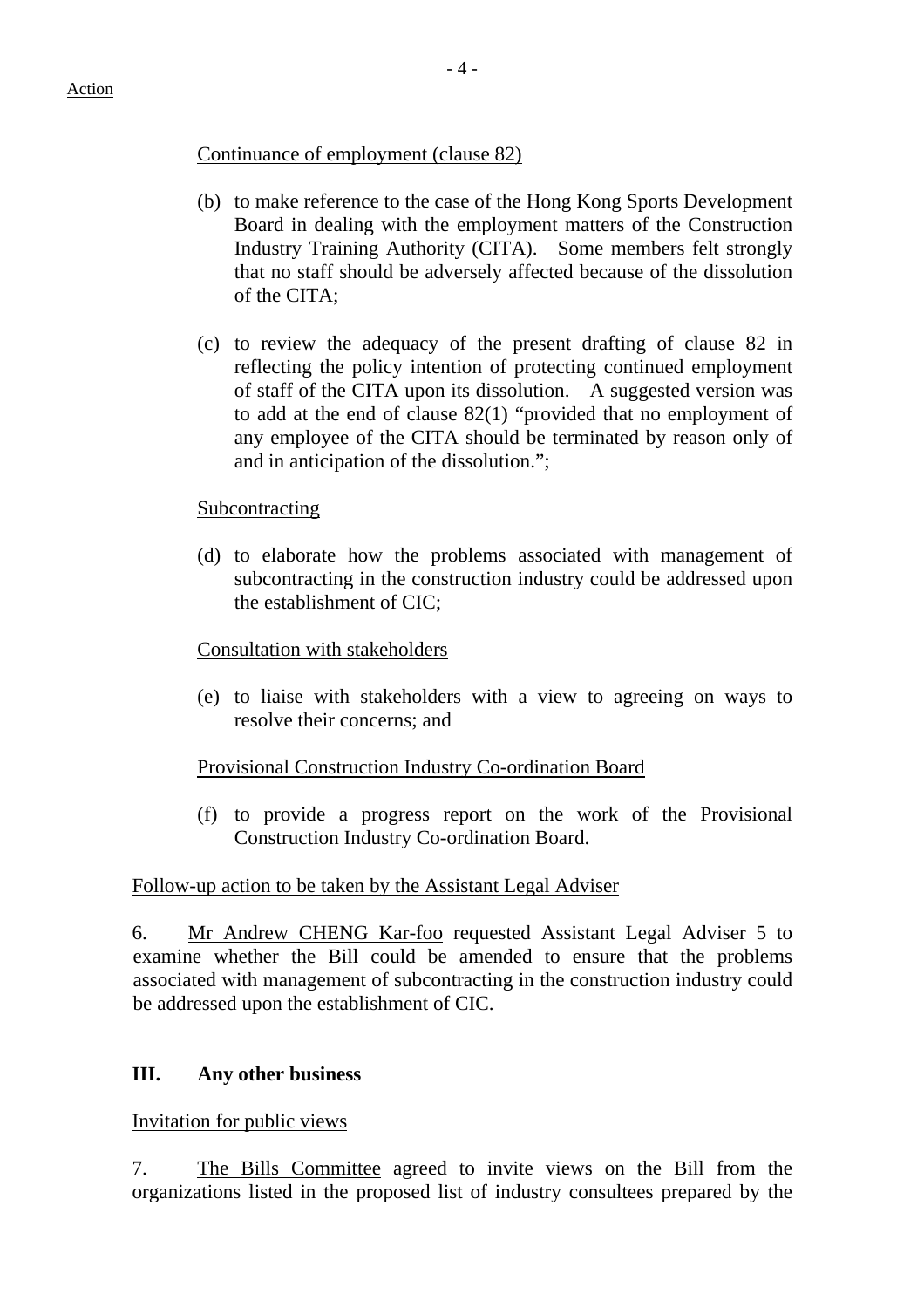Secretariat. The Bills Committee also agreed that members should notify the Clerk if they wished to invite other suggested organizations.

> (*Post-meeting note:* The list was circulated to members vide LC Paper No. CB(1)187/04-05 on 8 November 2004.)

8. Members also agreed to invite public views on the Bill through the following ways:

- (a) an advertisement be placed in one local Chinese and one local English newspaper;
- (b) a notice be placed on the website of the Legislative Council;
- (c) a press release be issued; and
- (d) invitation letters be sent to the District Councils.

Date of next meeting

9. Members agreed to hold the next meeting on Thursday, 2 December 2004, from 9:00 am to 12:30 pm to meet with the Administration and deputations.

 (*Post-meeting note:* With the concurrence of the Chairman, an additional meeting was subsequently scheduled for Thursday, 9 December 2004, from 9:00 am to 12:30 pm to meet with the Administration and deputations.)

10. The meeting ended at 12:45 pm.

Council Business Division 1 Legislative Council Secretariat 30 November 2004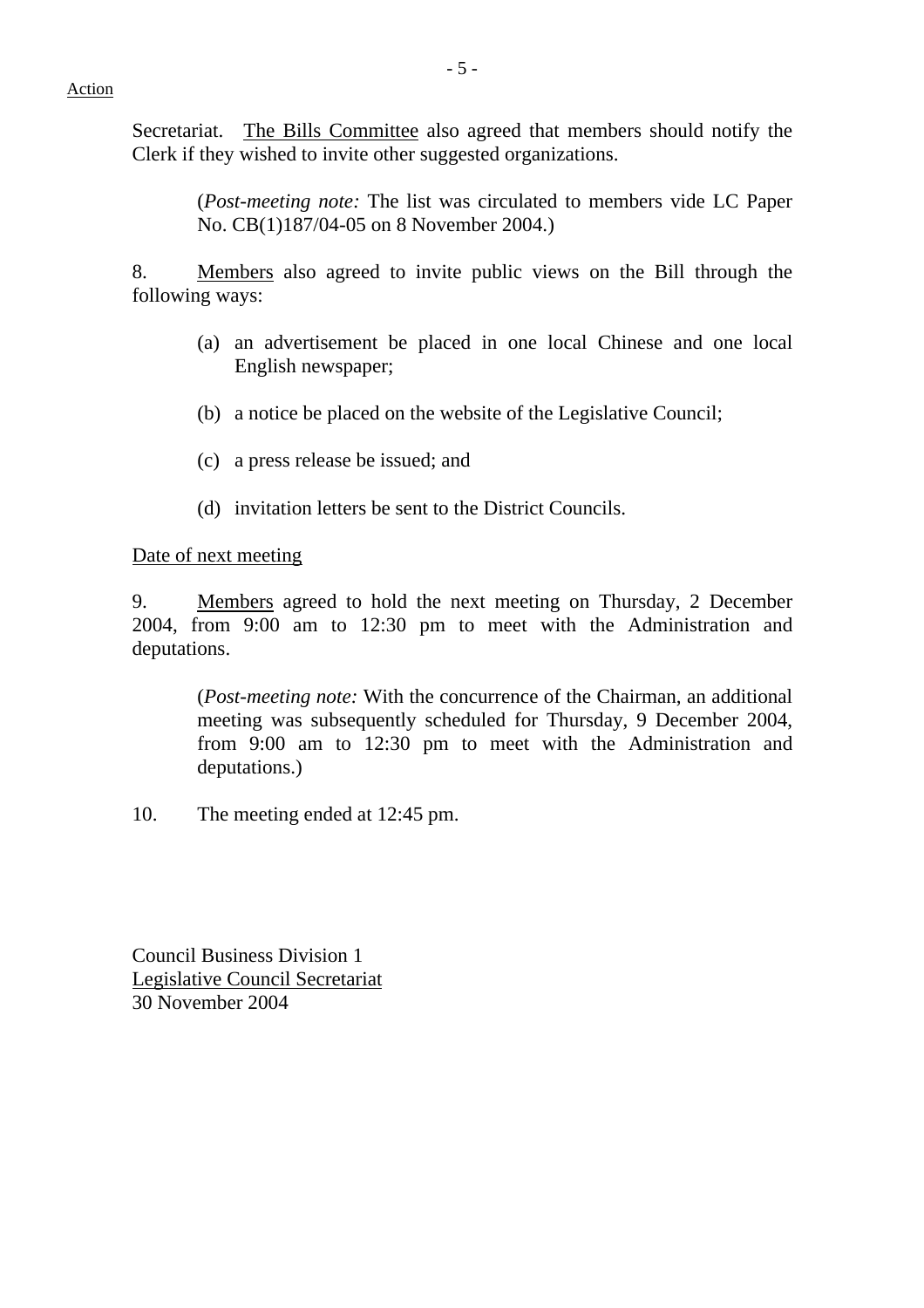# **Proceedings of the first meeting of the Bills Committee on Construction Industry Council (No. 2) Bill on Friday, 5 November 2004, at 10:45 am in Conference Room A of the Legislative Council Building**

| <b>Time marker</b> | <b>Speaker</b>                                          | Subject(s)                                                                                                                                                                                                                                                                                                                                                                                                                                                                                                                                                                                                                                                                    | <b>Action</b><br>required |
|--------------------|---------------------------------------------------------|-------------------------------------------------------------------------------------------------------------------------------------------------------------------------------------------------------------------------------------------------------------------------------------------------------------------------------------------------------------------------------------------------------------------------------------------------------------------------------------------------------------------------------------------------------------------------------------------------------------------------------------------------------------------------------|---------------------------|
| $000000 - 000239$  | Ir Dr Raymond HO<br>Mr Abraham SHEK<br>Mr KWONG Chi-kin | <b>Election of Chairman</b>                                                                                                                                                                                                                                                                                                                                                                                                                                                                                                                                                                                                                                                   |                           |
| $000240 - 001108$  | Administration                                          | Briefing by the Administration on the<br><b>Bill</b>                                                                                                                                                                                                                                                                                                                                                                                                                                                                                                                                                                                                                          |                           |
| $001109 - 001705$  | Chairman<br>Ms LI Fung-ying<br>Administration           | Concern about how impacts of the<br>dissolution of the<br>Construction<br>Industry Training Authority (CITA)<br>on its staff could be minimized<br>Administration's explanations -<br>(a) The CITA would be subsumed<br>under the Construction Industry<br>Council (CIC) as a committee<br>named<br>the<br>Construction<br>as<br>Industry Training Board (CITB),<br>with its existing statutory powers<br>and<br>governance<br>structure<br>enshrined in the Bill<br>(b) The Bill also provided that the<br>terms of employment of staff in<br>the CITA would be preserved<br>upon transfer to CIC<br>(c) It would not be appropriate for<br>the Administration to impose too |                           |
|                    |                                                         | many constraints in the Bill on<br>how CIC should manage CITB                                                                                                                                                                                                                                                                                                                                                                                                                                                                                                                                                                                                                 |                           |
| 001706 - 002754    | Mr WONG Kwok-hing<br>Administration                     | Discussion on subcontracting -<br>(a) The Bill's effect on tackling<br>with<br>problems<br>associated<br>multi-layer subcontracting, such<br>as difficulty in ensuring insurance<br>for<br>genuine<br>coverage                                                                                                                                                                                                                                                                                                                                                                                                                                                                |                           |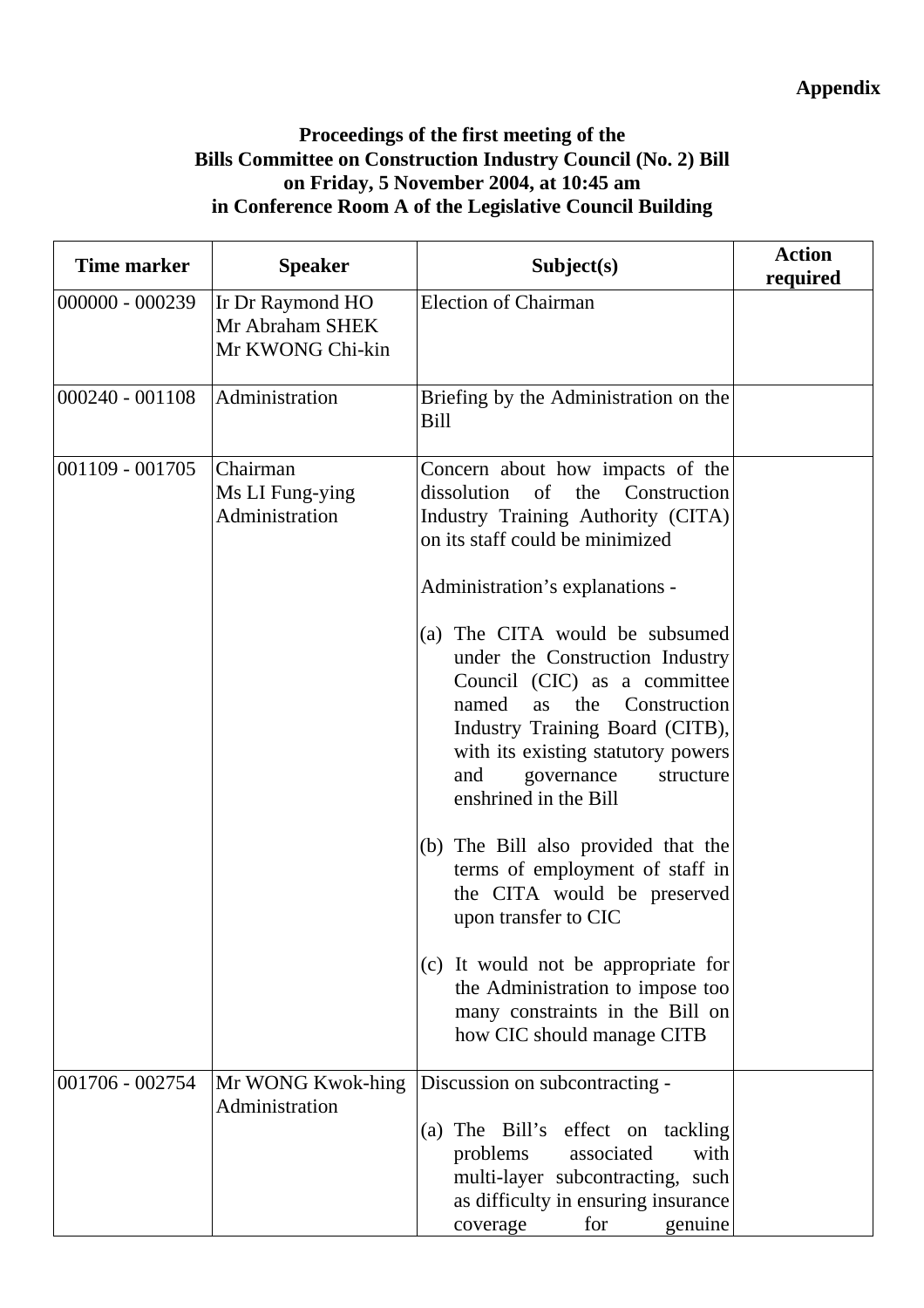| Time marker   | <b>Speaker</b>                                                | Subject(s)                                                                                                                                                                                                                                                                                                                                                                                                                                                                                                            | <b>Action</b><br>required |
|---------------|---------------------------------------------------------------|-----------------------------------------------------------------------------------------------------------------------------------------------------------------------------------------------------------------------------------------------------------------------------------------------------------------------------------------------------------------------------------------------------------------------------------------------------------------------------------------------------------------------|---------------------------|
|               |                                                               | construction workers who took<br>up self-employed status, wage<br>arrears, etc.                                                                                                                                                                                                                                                                                                                                                                                                                                       |                           |
|               |                                                               | (b) Whether layers of subcontracting<br>should be limited in all kinds of<br>construction works, and measures<br>taken and contemplated to tighten<br>up regulation of subcontracting                                                                                                                                                                                                                                                                                                                                 |                           |
|               |                                                               | (c) Whether the problems associated<br>with<br>management<br>of<br>subcontracting<br>should<br>be<br>addressed by legislative measures<br>or by self-regulation such as<br>voluntary<br>subcontractor<br>registration schemes                                                                                                                                                                                                                                                                                         |                           |
| 002755-010024 | Chairman<br>Mr Abraham SHEK<br>Ms Emily LAU<br>Mr Patrick LAU | Discussion on composition of CIC<br>and the mode of appointment of CIC<br>$members -$                                                                                                                                                                                                                                                                                                                                                                                                                                 |                           |
|               | Miss CHAN Yuen-han<br>Administration                          | (a) Rationale behind the proposed<br>composition of CIC and the mode<br>of appointment of CIC members,<br>namely, to maximize the pool of<br>potential candidates, to provide<br>greater flexibility, and to strike a<br>balance of interests among the<br>various stakeholders                                                                                                                                                                                                                                       |                           |
|               |                                                               | (b) Members' comments on clause $9$ , The<br>namely, that the proposed Administration<br>composition of CIC was not to take action<br>balanced enough, that clause under<br>$9(3)(f)$ provided the Secretary for paragraph<br>the Environment, Transport and $(5(a)(vi))$ of the<br>Works (Secretary) with excessive minutes<br>flexibility for appointment of<br>members and should be reviewed,<br>and that appointment of CIC<br>members in their personal<br>capacity<br>could<br>not<br>ensure<br>accountability |                           |
|               |                                                               | (c) Whether negotiation on who to<br>represent a certain sector should                                                                                                                                                                                                                                                                                                                                                                                                                                                |                           |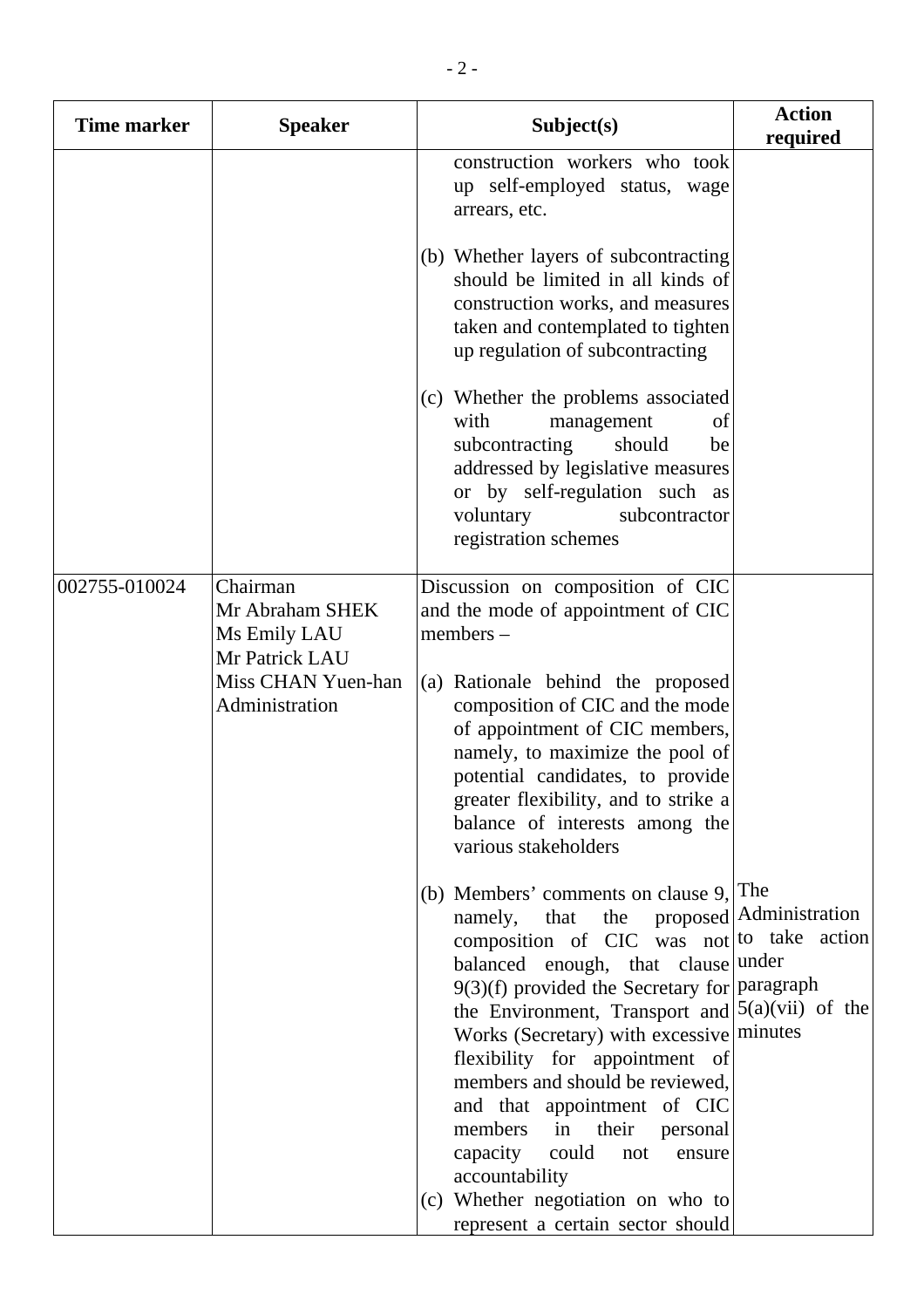| Time marker     | <b>Speaker</b>                                   | Subject(s)                                                                                                                                                                                                                                                                                                                                                                                                                                                                                                                                                                                                           | <b>Action</b><br>required |
|-----------------|--------------------------------------------------|----------------------------------------------------------------------------------------------------------------------------------------------------------------------------------------------------------------------------------------------------------------------------------------------------------------------------------------------------------------------------------------------------------------------------------------------------------------------------------------------------------------------------------------------------------------------------------------------------------------------|---------------------------|
|                 |                                                  | be initiated by the Administration<br>or by the industry itself, and the<br>difficulties envisaged<br>(d) A member's view on the need to<br>increase the proposed number of<br>construction<br>workers<br>represented in CIC<br>(e) A member's elaboration of the<br>need to have architects and The<br>surveyors represented in CIC by Administration<br>persons nominated by their to take action<br>respective professional bodies, under<br>Administration's paragraph<br>the<br>and<br>assurance that it recognized the $ 5(a)(v)$ of the<br>important role played by all minutes<br>construction professionals |                           |
| 010025 - 010809 | Chairman<br>Miss CHAN Yuen-han<br>Administration | Need for the Bills Committee to<br>invite views from all stakeholders<br>Concern that the existing power of<br>the CITA would be diminished<br>should it be subsumed under CIC<br>Administration's explanation that<br>CITB would be given delegated<br>powers by CIC to perform all<br>functions<br>currently<br>statutory<br>discharged by the CITA, and that the<br>establishment of CIC as an umbrella<br>organization was necessary<br>for<br>spearheading reforms<br>Need<br>properly<br>control<br>to<br>subcontracting                                                                                       |                           |
| 010810 - 011921 | Ir Dr Raymond HO<br>Administration<br>Chairman   | Discussion<br>the<br>mode<br>of<br>on<br>appointment of members to $CIC$ –<br>(a) A member's view :<br>- members of CIC should be The<br>nominated by professional Administration<br>bodies or trade associations and $\vert$ to take action                                                                                                                                                                                                                                                                                                                                                                         |                           |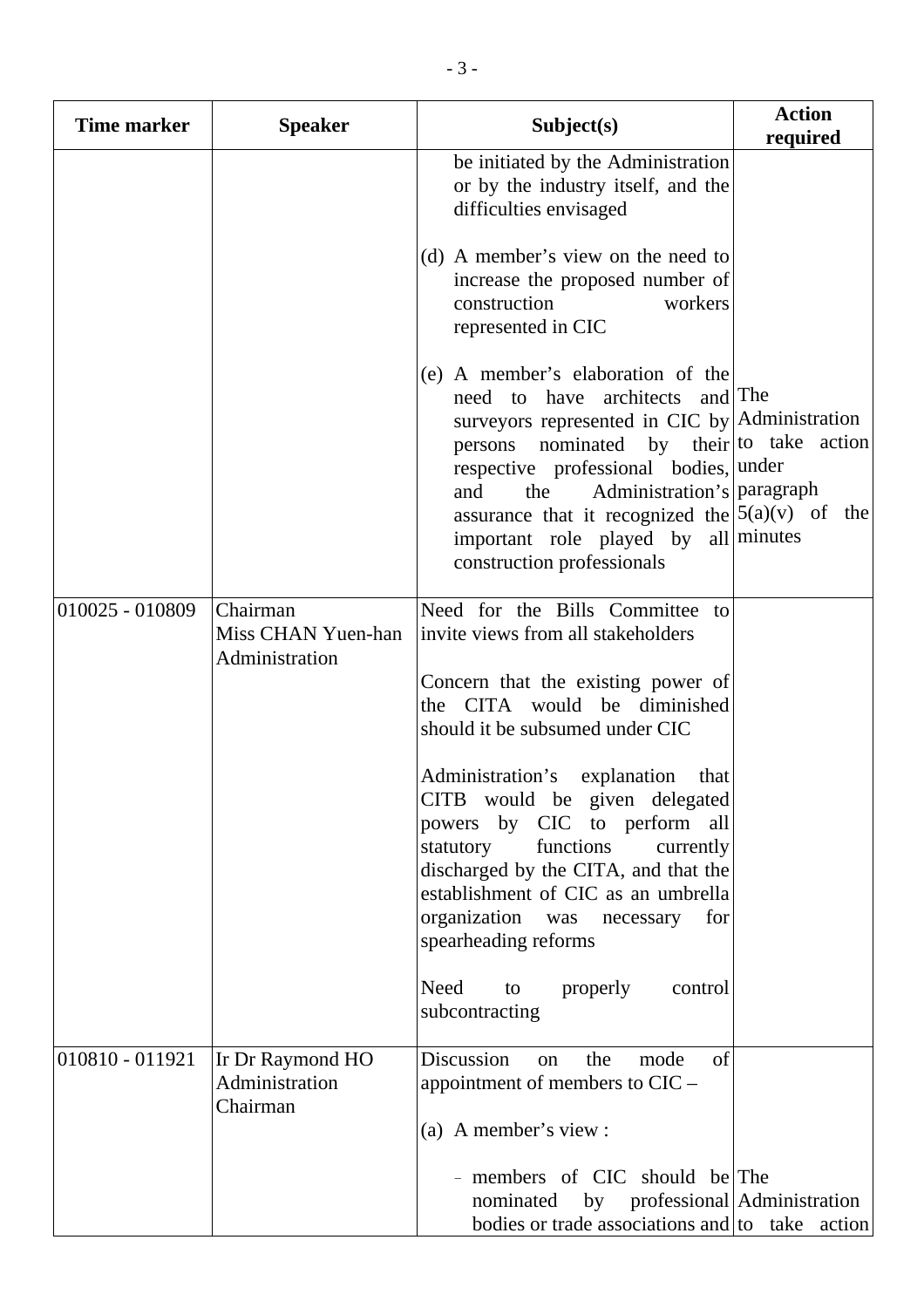| <b>Time marker</b> | <b>Speaker</b>                                                  | Subject(s)                                                                                                                                                                                                                                                                                                                                  | <b>Action</b><br>required              |
|--------------------|-----------------------------------------------------------------|---------------------------------------------------------------------------------------------------------------------------------------------------------------------------------------------------------------------------------------------------------------------------------------------------------------------------------------------|----------------------------------------|
|                    |                                                                 | should not be appointed by the under<br>Secretary in their own personal paragraph<br>capacity                                                                                                                                                                                                                                               | $5(a)(ii)$ of the<br>minutes           |
|                    |                                                                 | The representative of engineers<br>in CIC should be drawn from a The<br>list of candidates nominated by $\operatorname{Admin}$ stration<br>the Hong Kong Institution of to take action<br>Engineers                                                                                                                                         | under<br>paragraph<br>$5(a)(v)$ of the |
|                    |                                                                 | (b) Administration's emphasis of the minutes<br>need to consider the views of<br>various stakeholders on the mode<br>of appointment of members to<br><b>CIC</b>                                                                                                                                                                             |                                        |
|                    |                                                                 | (c) Whether<br>appointment<br>of<br>representatives of professional<br>bodies to committees under the<br>Provisional Construction Industry<br>Co-ordination Board (PCICB)<br>and regular report of PCICB's<br>work to all stakeholders would<br>suffice<br>effective<br>to<br>ensure<br>communication<br>1n<br>construction-related matters |                                        |
| 011922 - 012833    | Mr LEE Cheuk-yan<br>Mr Alan LEONG<br>Chairman<br>Administration | Adequacy of the present drafting of The<br>clause 82 in reflecting the policy Administration<br>intention of protecting continued to take action<br>employment of staff of the CITA under<br>upon its dissolution                                                                                                                           | paragraph $5$ (c)<br>of the minutes    |
|                    |                                                                 | A member's view that multi-layer<br>subcontracting would give rise to<br>greater risks                                                                                                                                                                                                                                                      |                                        |
|                    |                                                                 | <b>Views</b><br>of<br>members<br>the<br>on<br>composition of $CIC$ –                                                                                                                                                                                                                                                                        |                                        |
|                    |                                                                 | (a) The meaning of "employers" in The<br>clause $9(3)(a)$ was unclear and Administration<br>should be reviewed, and that to take action<br>there might not be a need for four under                                                                                                                                                         |                                        |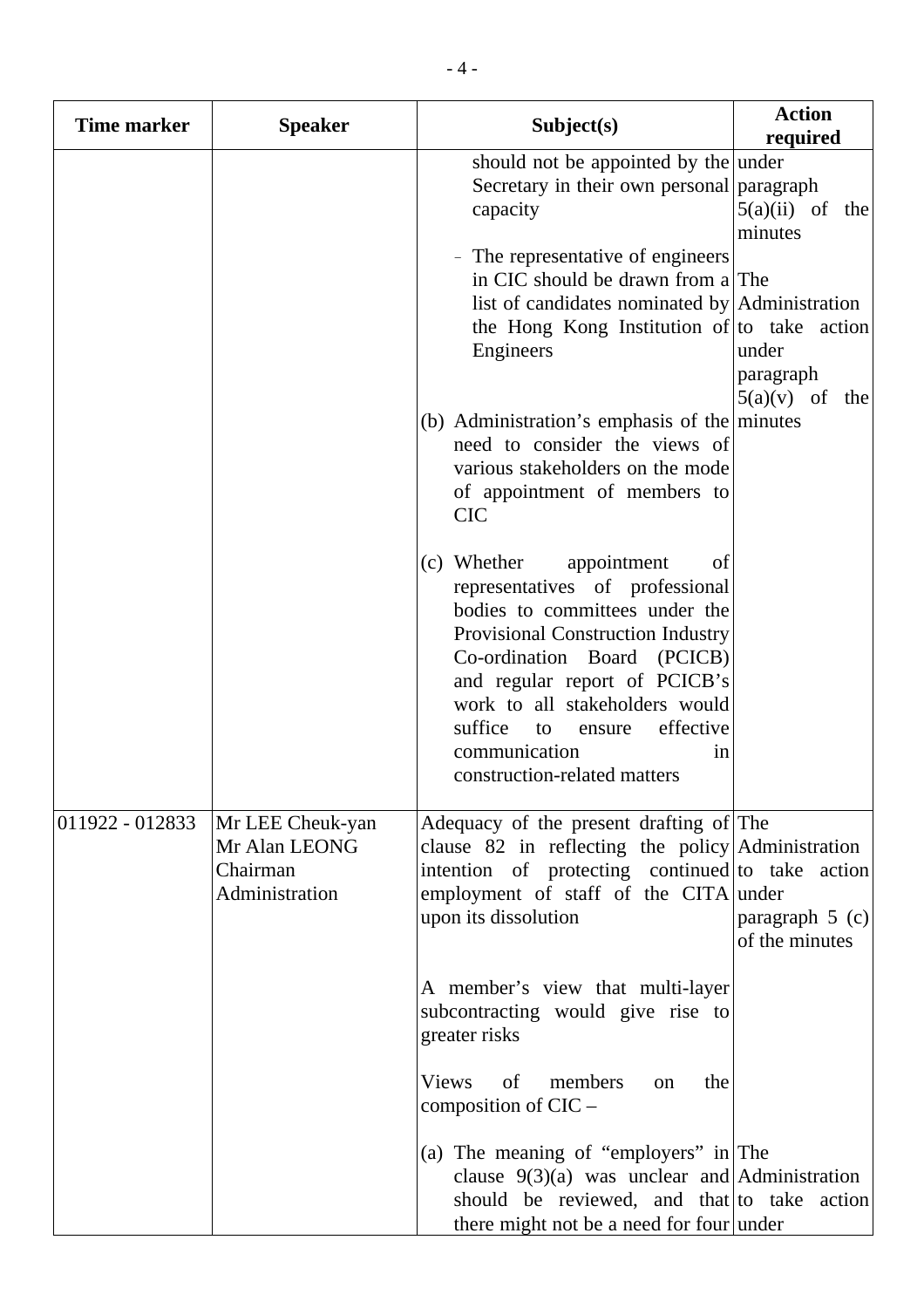| <b>Time marker</b> | <b>Speaker</b>                                                        | Subject(s)                                                                                                                                                                                                                                                                                                                           | <b>Action</b><br>required                                                                                                                        |
|--------------------|-----------------------------------------------------------------------|--------------------------------------------------------------------------------------------------------------------------------------------------------------------------------------------------------------------------------------------------------------------------------------------------------------------------------------|--------------------------------------------------------------------------------------------------------------------------------------------------|
|                    |                                                                       | seats for employers in CIC<br>(b) A mixed mode of composition of<br><b>CIC</b><br>should<br>be<br>explored. The<br>Depending on the nature of the Administration<br>trade/sector,<br>some<br>might be nominated by the under<br>relevant professional bodies or paragraph<br>trade associations<br>and<br>appointed by the Secretary | paragraph<br>$5(a)(vi)$ of the<br>minutes<br>members to take action<br>some $5(a)(iii)$ of the<br>minutes                                        |
|                    |                                                                       | (c) The number of representatives for<br>construction workers in CIC<br>should be increased from two to The<br>five<br>Need for the Administration to liaise $(5(a)(iv))$ of the<br>with stakeholders with a view to minutes<br>agreeing on ways to resolve their<br>concerns                                                        | Administration<br>to take action<br>under<br>paragraph<br>The<br>Administration<br>to take action<br>under<br>paragraph $5(e)$<br>of the minutes |
| 012834 - 014847    | Mr Andrew CHENG<br>Mrs Selina CHOW<br>Mr Alan LEONG<br>Administration | A member's request for specific The<br>details about how the problems Administration<br>management of and<br>associated<br>with<br>subcontracting could be addressed take<br>upon the establishment of CIC under<br>(clauses $5$ to $7$ )                                                                                            | ALA to<br>actions<br>paragraphs $5(d)$<br>and 6 of the<br>minutes<br>respectively                                                                |
|                    |                                                                       | Administration's explanation that the<br>policy intention was to promote<br>self-regulation in the industry by<br>introducing voluntary subcontractor<br>registration<br>schemes<br>and<br>by<br>requiring main contractors to submit<br>subcontractor management plans at                                                           |                                                                                                                                                  |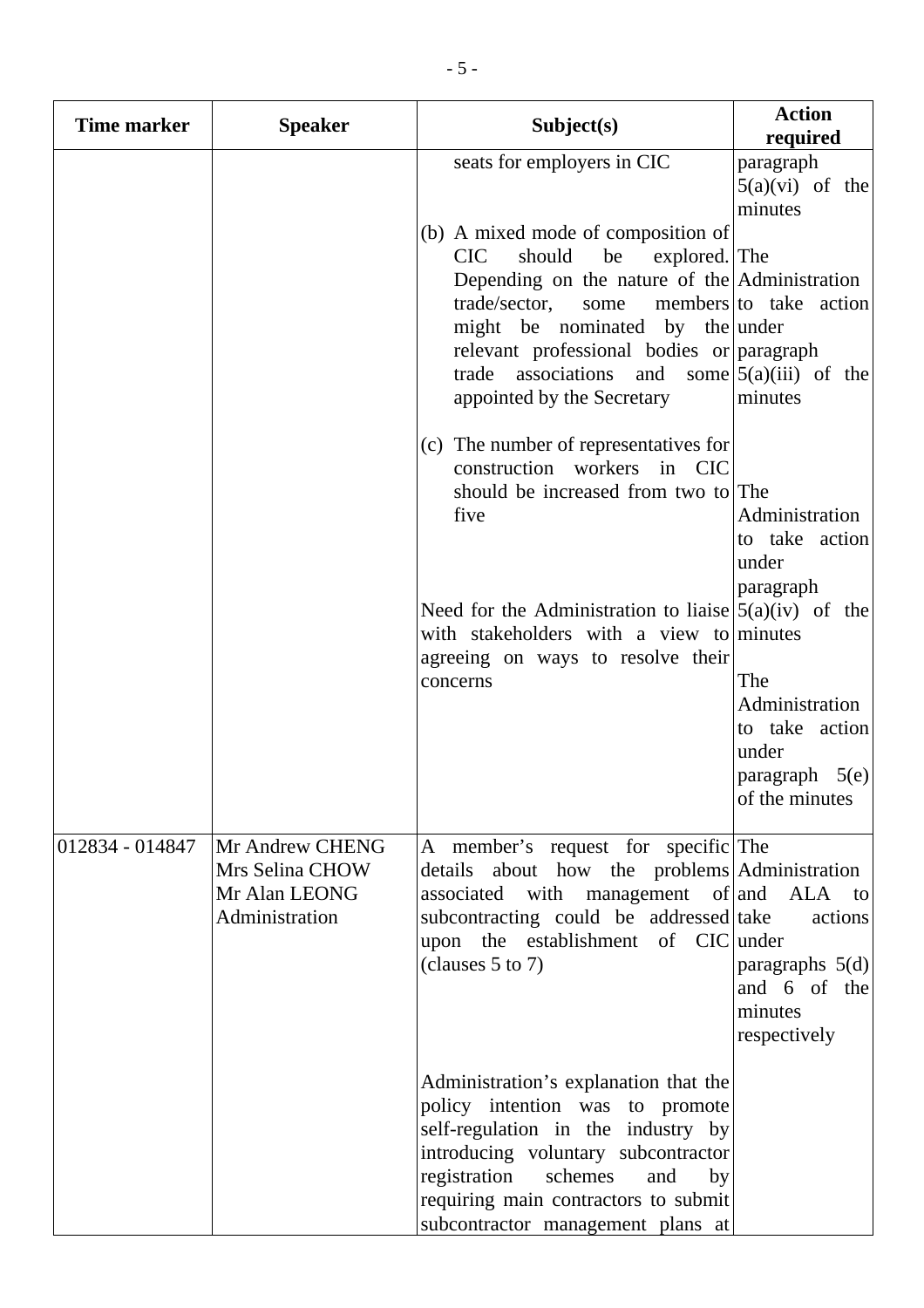| <b>Time marker</b> | <b>Speaker</b>                                                                            | Subject(s)                                                                                                                                                                                                                                                                                                                                                                                                                                                                                   | <b>Action</b><br>required                                                                                                                                                     |
|--------------------|-------------------------------------------------------------------------------------------|----------------------------------------------------------------------------------------------------------------------------------------------------------------------------------------------------------------------------------------------------------------------------------------------------------------------------------------------------------------------------------------------------------------------------------------------------------------------------------------------|-------------------------------------------------------------------------------------------------------------------------------------------------------------------------------|
|                    |                                                                                           | tender stage, etc.<br>Another member's view that the CIC The<br>should be adequately empowered to Administration<br>spearhead reform. There might be $a\vert$ to take action<br>certain<br>need<br>for<br>subcontracting to share out risks. $\vert 5(a)(i) \vert$ of the<br>The relevant control measures should minutes<br>be initiated by the industry itself<br>instead of being imposed by the<br>Government<br>member's view<br>that<br>while<br>A<br>appointment of members of CIC by | degree of under paragraph                                                                                                                                                     |
|                    |                                                                                           | Secretary<br>the<br>was<br>appropriate,<br>objective criteria should be drawn up<br>for the appointment                                                                                                                                                                                                                                                                                                                                                                                      |                                                                                                                                                                               |
| 014848 - 015224    | Mr Alan LEONG<br>Administration                                                           | Need for objective criteria for the<br>appointment of members of CIC<br>(clause 9)<br>Suggestion to add at the end of clause The<br>$82(1)$ "provided that no employment Administration"<br>of any employee of the CITA should to take action<br>be terminated by reason only of and under<br>in anticipation of the dissolution"                                                                                                                                                            | paragraph $5(c)$<br>of the minutes                                                                                                                                            |
|                    |                                                                                           | to address<br>How<br>the<br>problems<br>associated with subcontracting should<br>be worked out by CIC instead of<br>being stipulated in the Bill                                                                                                                                                                                                                                                                                                                                             |                                                                                                                                                                               |
| 015225 -015928     | Chairman<br>Ms Emily LAU<br>Clerk<br>Mr Abraham SHEK<br>Ms LI Fung-ying<br>Administration | Date of next meeting<br>Agreement on the ways to invite Clerk to issue<br>on the Bill<br>public views<br>organizations to be invited                                                                                                                                                                                                                                                                                                                                                         | and invitation<br>and<br>letters<br><sub>a</sub><br>release<br>press<br>and to place<br>advertisements<br>local<br>in<br>newspapers and<br>notice<br>a<br>on<br>website<br>of |